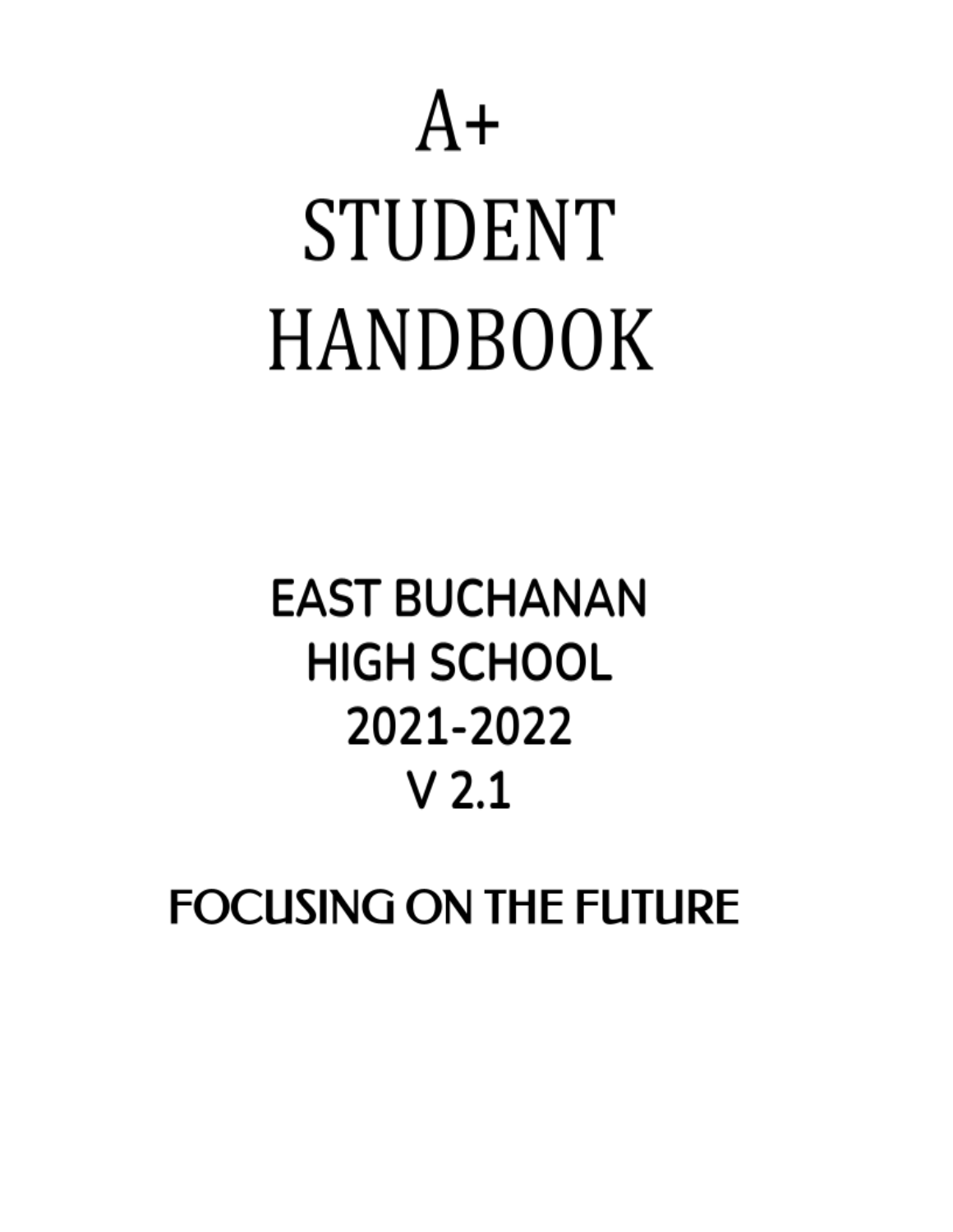# **CHANGE/VERSION LOG**

| Vs. 2.0 | 6-27-2021. Same as 2019-2020, or<br>2020-2021 prior to COVID changes;<br>back to pre-Covid baseline<br>requirements. |
|---------|----------------------------------------------------------------------------------------------------------------------|
| Vs. 2.1 | 7-23-2021. Added the wording<br>"non-weighted" to GPA requirement<br>statements.                                     |
|         |                                                                                                                      |
|         |                                                                                                                      |
|         |                                                                                                                      |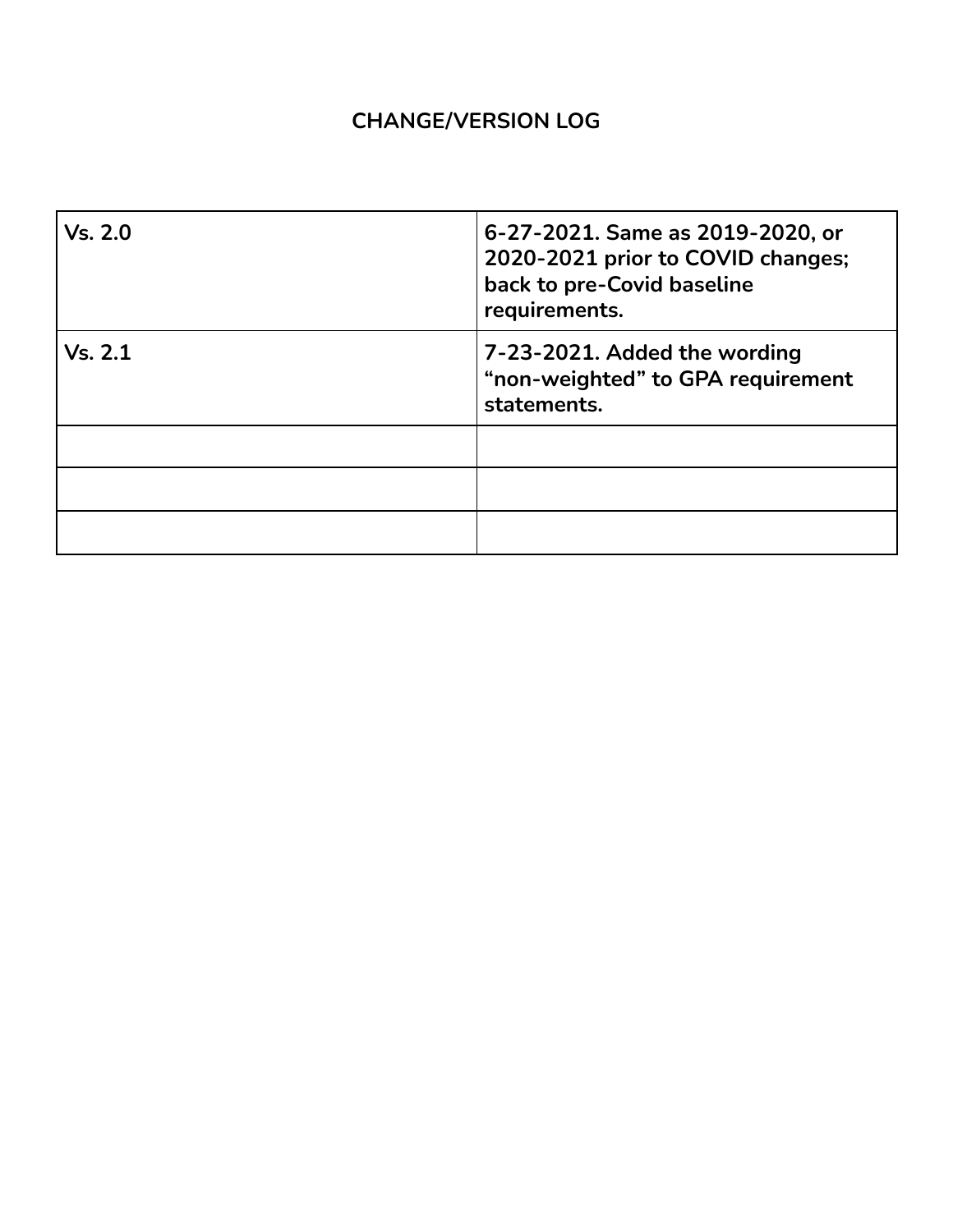# **Purpose of the A+ Program Student Handbook**

In an effort to enhance educational opportunities for high school students, the Missouri State Legislature established the Outstanding Schools Act of 1993, which includes provisions for the A+ Schools Program. The purpose of this handbook is to provide a clear understanding of the various aspects of the  $A+$  Program. There are many guidelines established by the law that East Buchanan High School must implement and follow. These policies are explained in this handbook.

East Buchanan High School was awarded the A+ Schools Program grant in November of 2000. The district re-applied for the grant in 2001 and 2002. East Buchanan received designation in March in 2003. Upon receiving designation, eligible students graduating from East Buchanan High School may be able to receive A+ Financial Incentives. The funding for financial incentives is dependent upon continued support and availability of state appropriations from the Missouri General Assembly.

It is the responsibility of the A+ Program coordinator to administer the program in a fair and consistent manner. All A+ students will be treated fairly and equitably. Accurate certification of students is crucial to the integrity of the program**. It is the responsibility of the students and parents to read this handbook carefully to understand all guidelines and regulations before signing the Participation Agreement.**

Any questions about this handbook or the  $A+$  Program should be directed to the  $A+$  Coordinator at East Buchanan High School. You may call or set up an appointment by calling 816-424-6460.

# **Goals of the A+ Program**

The A+ Program concept is designed to achieve the three basic goals that are set forth in the Outstanding Schools Act of 1993. The three goals of the A+ Program are:

1. All students will graduate from high school;

2. All students will complete a selection of high school studies that is challenging and has identified learner outcomes; and

3. All students will proceed from high school graduation to a college or post-secondary vocational or technical school or high wage job with workplace skill development opportunities.

All projects and efforts of the A+ Program in the East Buchanan C-1 School District are designed to achieve the three basic objectives listed above.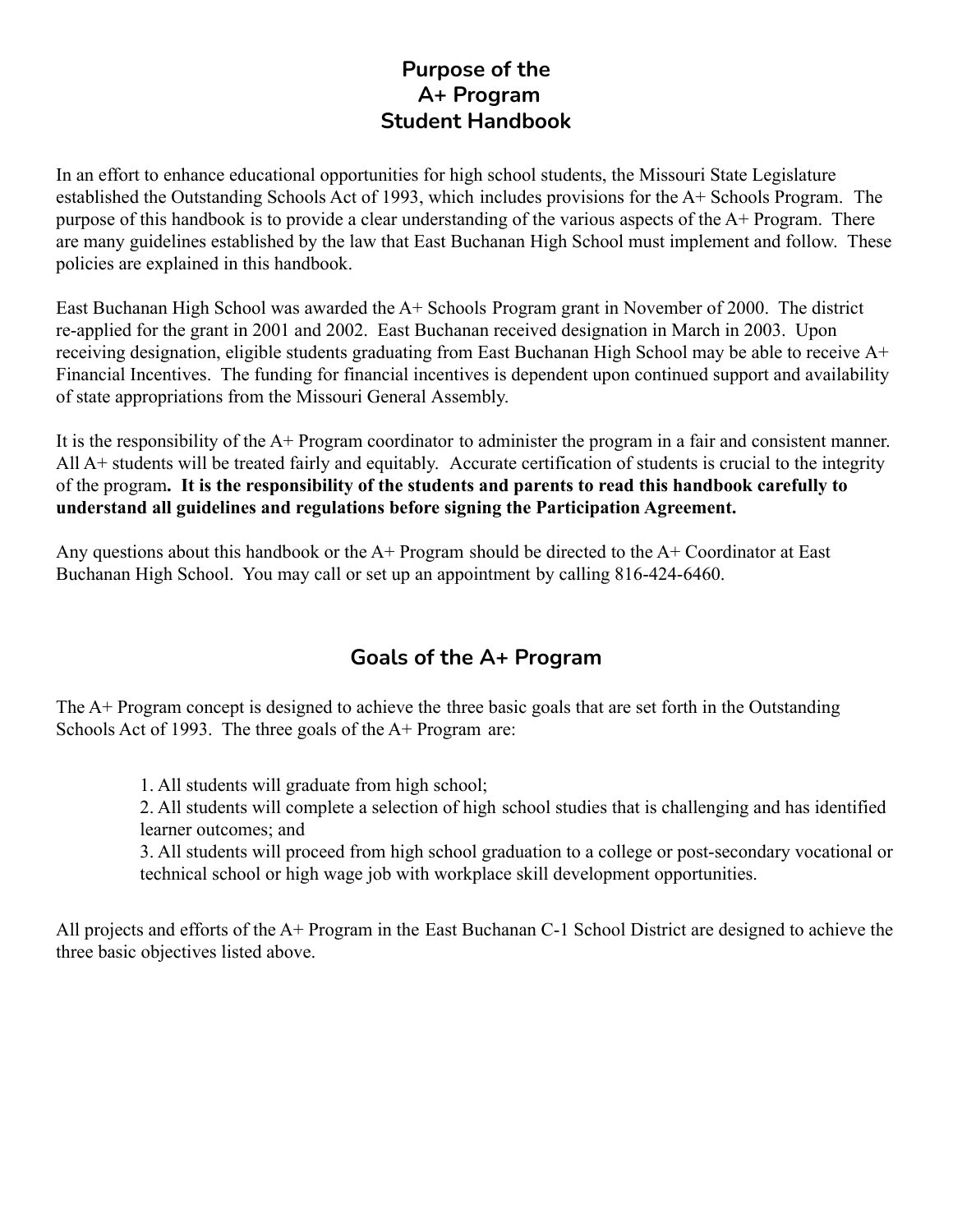# **Student Benefits**

# **Through A+**

The first East Buchanan High School class eligible to receive A+ Program financial incentives was the class of 2003. East Buchanan High School is designated an A+ School by the State of Missouri, and eligible graduating students may receive financial incentives to attend a Missouri community college or vocational/technical school of their choice.

These incentives may be made available by the State of Missouri only after the student has made a good faith effort to secure all available federal post-secondary student financial assistance funds that do not require repayment. A student must be considered a full-time student by the post-secondary institution and maintain a 2.5 GPA to continue receiving the incentive.

These incentives may be available for four years after the student's date of graduation from East Buchanan High School pending continued appropriations by the Missouri General Assembly.

Eligible graduates who attend 4-year colleges may receive scholarships to those institutions because the student is an A+ eligible graduate. Please check with your intended college to see if scholarship money is available.

To be eligible for the financial incentives of the A+ Program, a student must be certified by East Buchanan High School. As the official representative of the Department of Education of the State of Missouri, the A+ Coordinator has the responsibility to certify EBHS graduates when they have met the criteria of certification. The high school principal will verify all qualifications and documentations. To be certified as an East Buchanan A+ participant, an individual must:

- Sign an A+ Program Participation Agreement;
- Attend an  $A+$  designated school for two years prior to graduation;
- Graduate from East Buchanan with at least a 2.5 cumulative non-weighted GPA (based on a 4.0 scale);
- Have at least a 95% attendance average for grades 9-12;
- Perform 50 hours of unpaid, academic tutoring or mentoring;
- Maintain a record of good citizenship and avoid the unlawful use of drugs and alcohol;
- Be a U. S. citizen;
- Score proficient or advanced on the state level Algebra I EOC or another DESE approved exam.

In addition,  $A<sup>+</sup>$  participants must agree to:

- Make a good faith effort to secure all available federal post-secondary student financial assistance funds that do not require repayment, and submit proof in the form of a copy of the FAFSA confirmation; and
- Submit proof of registering for the US Selective Service (if applicable.)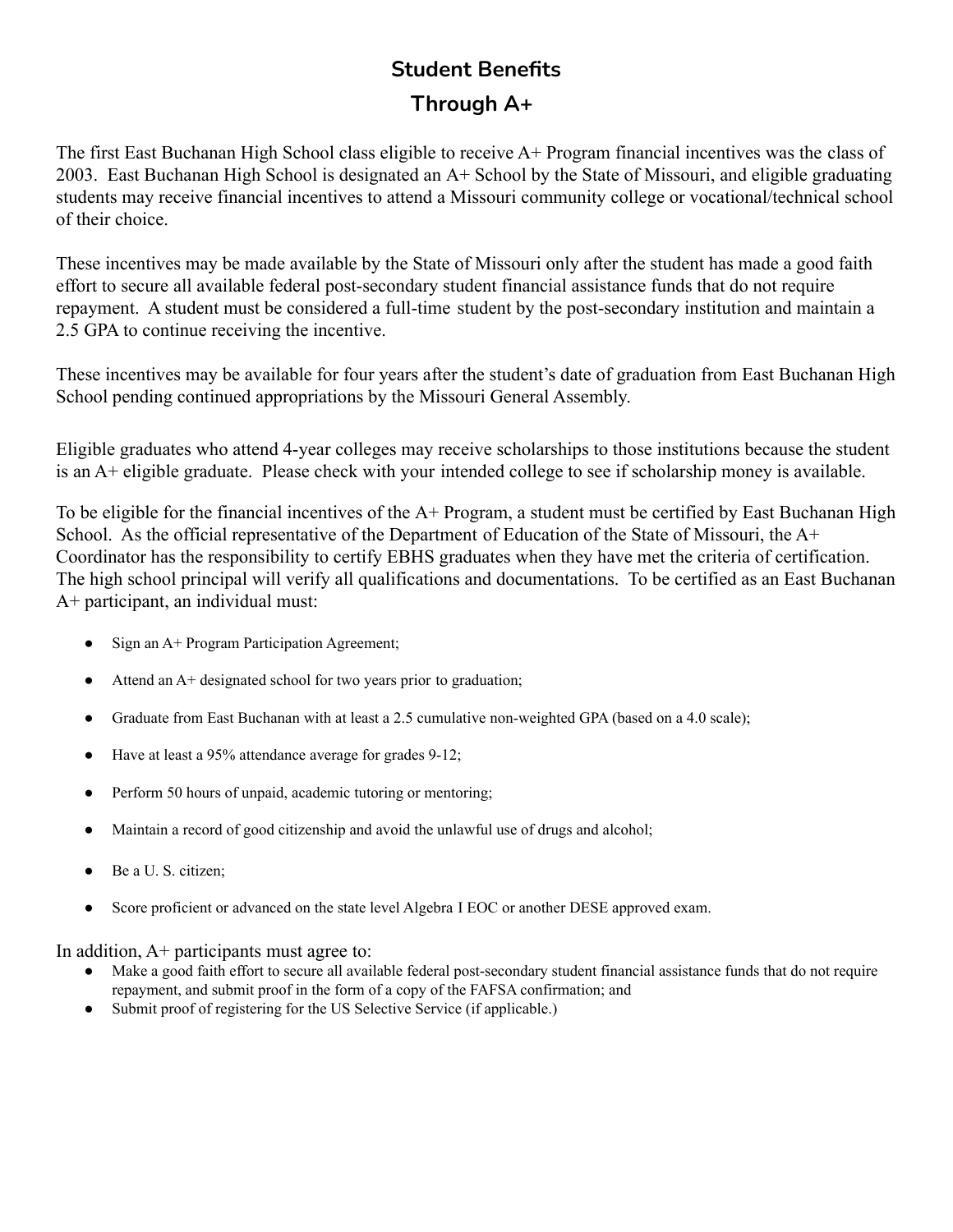## **A+ Participation**

An A+ Program Participation Agreement must be completed with all of the appropriate signatures. The agreement simply states that the student and parents are aware of the A+ Program requirements and incentives.

# **Enrolling in an A+ School**

A student must graduate from an A+ designated school and have attended an A+ designated school for at least 2 years prior to graduation.

# **Maintaining the A+ GPA**

The student must graduate from high school with a minimum non-weighted GPA of 2.5 on a 4.0 scale. The cumulative GPA is applicable to all four years of the student's enrollment in high school. The official transcript will document and certify that the grade point requirement has been met. The GPA must be 2.5; 2.49 renders the student ineligible.

## **Meeting the A+ Attendance Requirement**

To be eligible for A+ Program financial incentives, a student must have a 95% cumulative attendance record. This allows the student approximately 7 days of absence each year. Students are expected to attend school regularly and to be on time for classes. Therefore, the student will acquire the habits of punctuality, self-discipline, and responsibility. A student who does not meet the 95% attendance requirement may not be eligible for the A+ Program financial incentives. The following attendance guidelines are required of all students participating in the A+ Program:

- ∙ A cumulative attendance record will be kept from the beginning of the A+ student's high school career until graduation.
- ∙ The high school office will keep the official record-of–attendance. Students attending Hillyard N. S. Technical School will have their attendance reported daily and their records maintained in the high school office.
- ∙ Each quarter parents, guardians, and students will be provided information that includes the student's attendance record.

A+ participants who receive notification of unacceptable attendance will have 30 days from the date of notification to file an appeal with the A+ Coordinator. If an appeal is NOT filed within 30 days of notification, a waiver for days missed will not be considered. A+ Attendance Waiver forms are available in the high school office or from the A+ Coordinator.

Absences that occur because of school-sponsored activities are not counted against attendance. The A+ Program does not necessarily excuse EBHS excused absences. Attendance waivers would most often be granted for (but not necessarily limited to) long-term illnesses, hospitalizations, granted homebound instruction, and treatment for chronic health problems. Attendance waivers would not usually be granted for doctor/dentist visits, court dates, and funerals to name a few.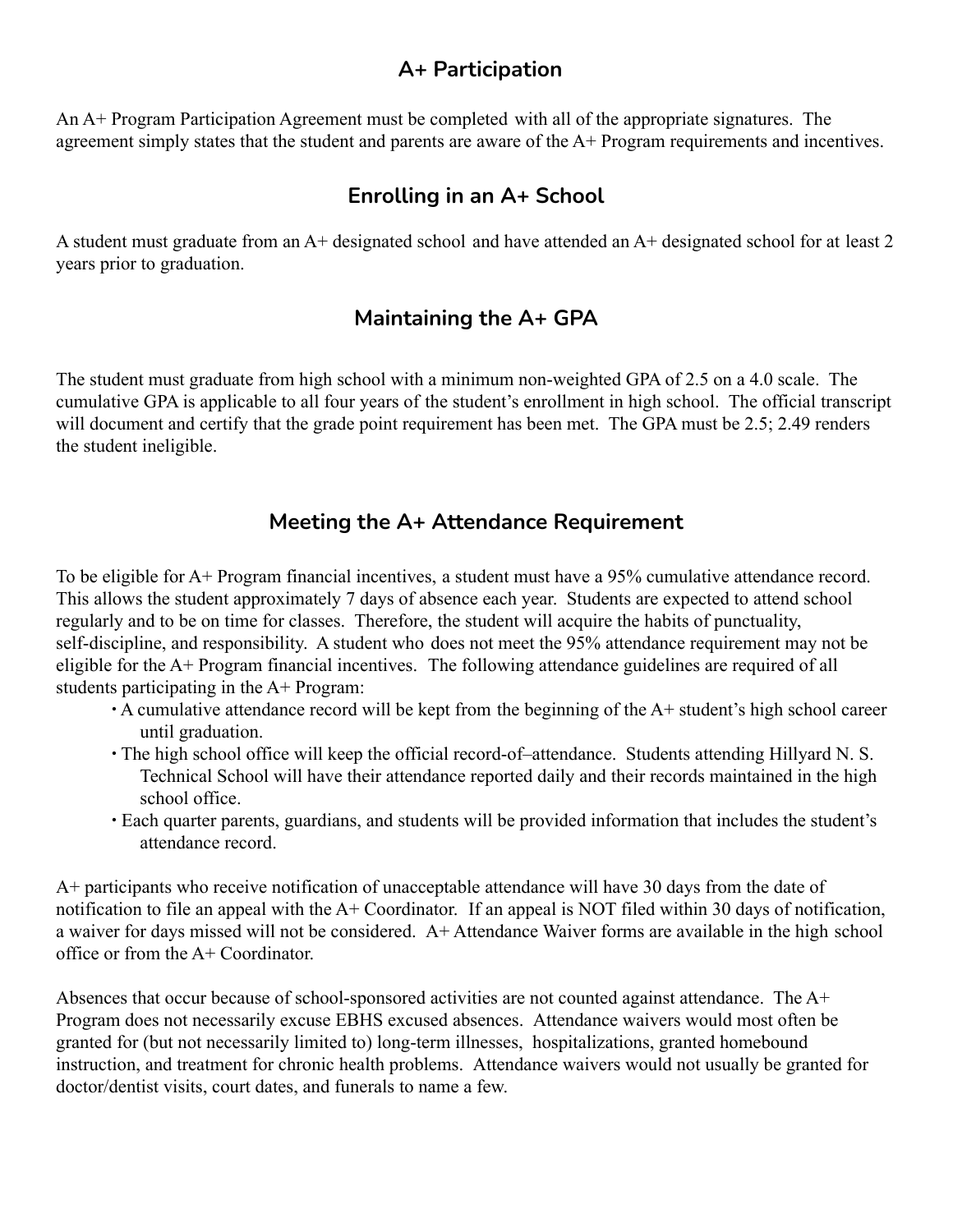NO STUDENT WILL RECEIVE A WAIVER IF ABSENCES ARE DUE TO ANY OF THE FOLLOWING:

- ∙ Truancy
- ∙ Skipping classes
- ∙ Personal/family vacations
- ∙ Transportation problems
- ∙ Suspension from school

It is not possible to list every situation in this handbook. If you have attendance questions, please contact the A+ Coordinator. All attendance waiver requests will be considered and decided on a case-by-case basis by the A+ Attendance Committee.

#### A+ ATTENDANCE/ CITIZENSHIP REVIEW PROCESS

The A+ Teacher Advisory Committee will review and decide all attendance/citizenship appeals. The committee will be comprised of the following:

- ∙ High School Guidance Counselor
- ∙ High School Principal
- ∙ At-Risk Teacher
- ∙ Two High School Teachers
- ∙ A+ Coordinator

The A+ Coordinator will act as facilitator and a non-voting member of the A+ Teacher Advisory Committee. After the A+ Teacher Advisory Committee reaches a decision, the A+ Coordinator will notify the parents in writing. Any and all additional appeals will be conducted following the policies set by the Board of Education.

# **Meeting the A+ Tutoring Requirement**

The A+ Program requires that students complete 50 hours of academic tutoring to other students. Before beginning this requirement for A+ certification, a student must have a signed A+ Participation Agreement on file in the  $A +$  Coordinator's office.

- ∙ The A+ Coordinator must approve tutoring experiences. Tutoring opportunities are emailed to A+ participants and are also listed in the daily bulletin. Some approved examples would be summer school and Homework Helpers.
- ∙ A student must complete tutor training which will be offered at least once each year during a time scheduled by the A+ Coordinator. This training will stress confidentiality responsibilities.
- ∙ An A+ tutoring log must be kept daily by the student and must be signed by the supervising teacher. The log must be turned in monthly to the  $A+$  Coordinator on or before the last class day of the month.
- ∙ All tutoring must be done on the school premises under the supervision of a classroom teacher or other certified personnel.
- ∙ Students are expected to behave responsibly while tutoring. This includes notifying the tutoring supervisor before absences when possible. It is important to the success of the programs involved that A+ participants remain dedicated to their responsibility.
- ∙ Students may use up to 12.5 hours of school-approved job shadowing towards the 50 hours. See the A+ Coordinator for special requirements for job shadowing.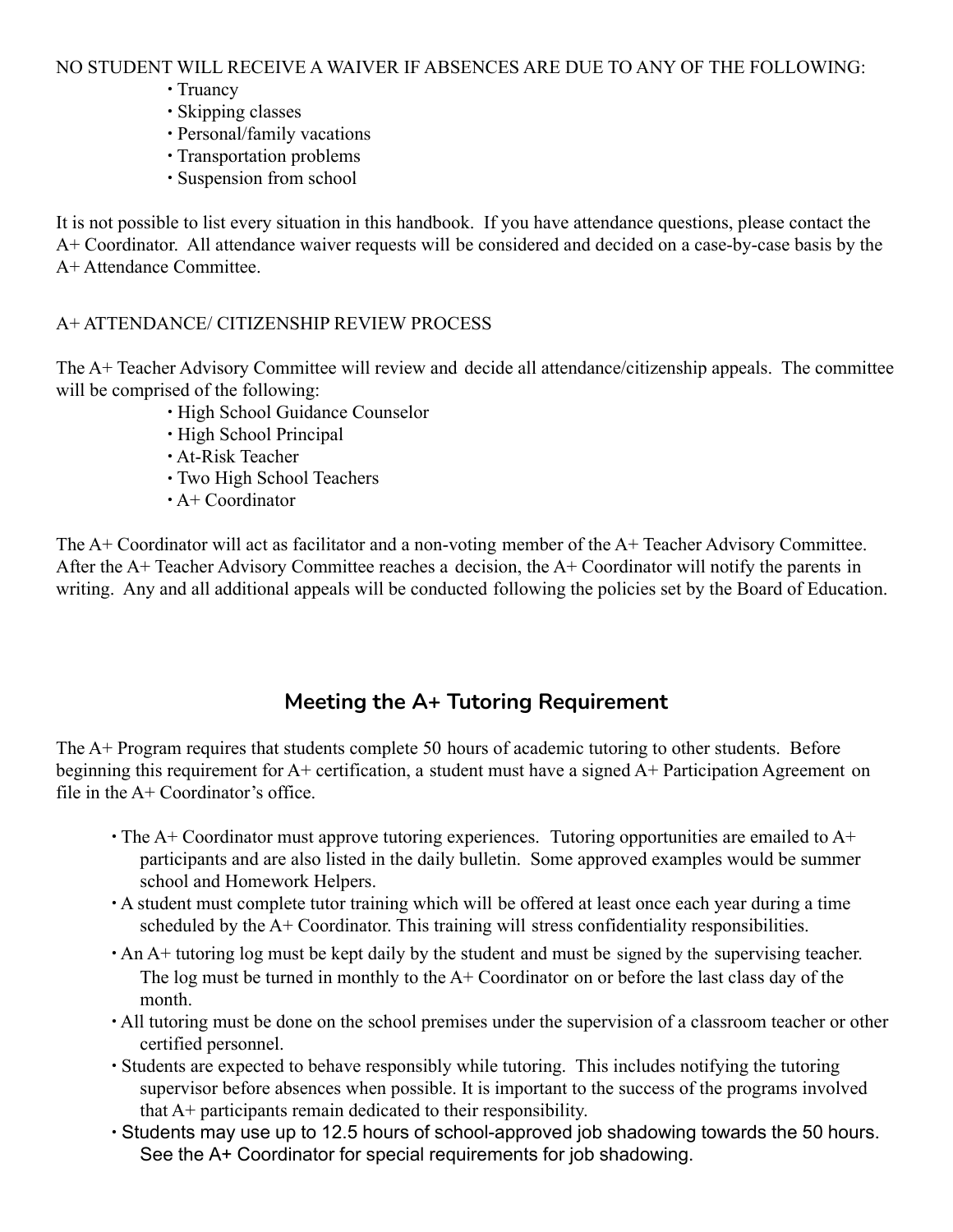∙ NO financial remuneration may be accepted for tutoring activities.

Failure to follow these guidelines may result in dismissal from the A+ Program.

# **Cadets as Tutors**

Students who wish to cadet to obtain tutoring hours must follow the cadet teaching guidelines. Application guidelines include:

- ∙ Meet A+ qualifications;
- ∙ Be a junior or senior;
- ∙ Make application through the high school counselor's office; and
- ∙ Sign up on or before the last day of class changes.

Participation guidelines include:

- ∙ May only cadet one block a day;
- ∙ Sign in at the elementary office daily;
- ∙ Complete logs daily and turn them in on the last class day of the month;
- ∙ Notify the high school office or the supervising teacher in advance of absences when possible;
- ∙ Dress properly for classroom teaching; and
- ∙ Must not eat, drink, or chew gum in front of the students unless there is a class celebration.

Due to the number of A+ participants, preference will be given to seniors who have not previously been a cadet and who have completed the tutoring application during their junior year. Other A+ seniors who need tutoring hours would be placed next. Juniors will be placed, as needed, based on GPA and completion of the tutoring application. There will be NO placement of cadets as tutors after the last day of class changes in August/January.

# **Being an A+ Citizen**

Participation in the A+ Program is an honor and a unique privilege for East Buchanan High School students. Students pursuing A+ financial incentives must maintain a record of good citizenship and avoid the unlawful use of drugs and/or alcohol.

> *Certification of good citizenship is based on the official discipline record maintained in the administrative offices at East Buchanan High School. Consequences for infractions of the discipline code are assigned by the high school principal, and that administrator is responsible for certifying the accuracy of the student's discipline record.*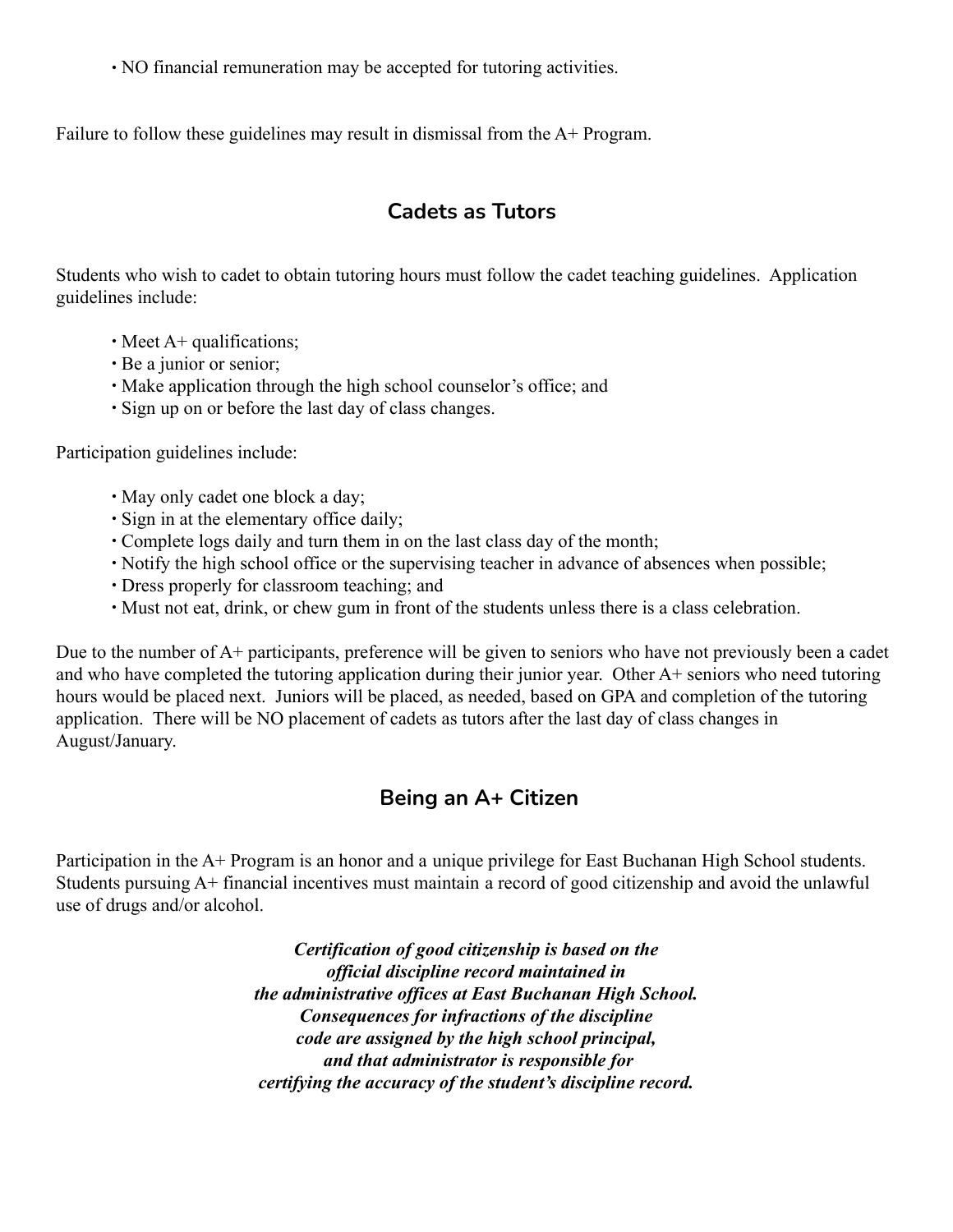#### UNLAWFUL USE OF DRUGS AND ALCOHOL

An A+ participant will not possess, sell, or use a controlled substance or drug paraphernalia as defined by law and stated in the East Buchanan High School Student Handbook. The use of prescription medicine is allowed under Board Policy and establishing guidelines. Students and parents are responsible for understanding and following these guidelines.

The following offenses will result in immediate removal from the A+ Program: DRUGS

#### ∙ **Possession, use, sale, or transfer of drugs**

∙ Possession of drug paraphernalia

#### ALCOHOL

∙ **Possession, use, sale, or transfer of alcohol**

#### **First Offense -**

**Student will be put on probation. Probation period will be through graduation.**

#### CRIMINAL ACTIVITY

Criminal activities, as defined by the Safe Schools Act, will also result in immediate removal from the A+ Program and include:

- ∙ First and second degree murder
- ∙ Kidnapping
- ∙ First and second degree assault
- ∙ First and second degree burglary
- ∙ Robbery
- ∙ Distribution of drugs
- ∙ Distribution of drugs to minors
- ∙ First degree arson
- ∙ Voluntary/involuntary manslaughter
- ∙ Sexual assault
- ∙ Felonious restraint
- ∙ Property damage
- ∙ Possession of a weapon (under provisions of Chapter 571 Missouri Revised Statutes)
- ∙ Intimidation of school staff
- ∙ Physical threat to staff
- ∙ False alarm/bomb threats or misuse of emergency equipment
- ∙ Expulsion from school

#### PROBATION

Disciplinary offenses, other than an offense that causes immediate removal from the program, will result in the student being placed on probation. The probation period will be one calendar year. For example, a student placed on probation April 21 will be on probation until April 21 of the following year.

#### PROBATION GUIDELINES

Activities within the school setting are an important part of determining good citizenship. Therefore,

∙ Any student exhibiting a continuous pattern of disruptive behavior as recorded in his/her discipline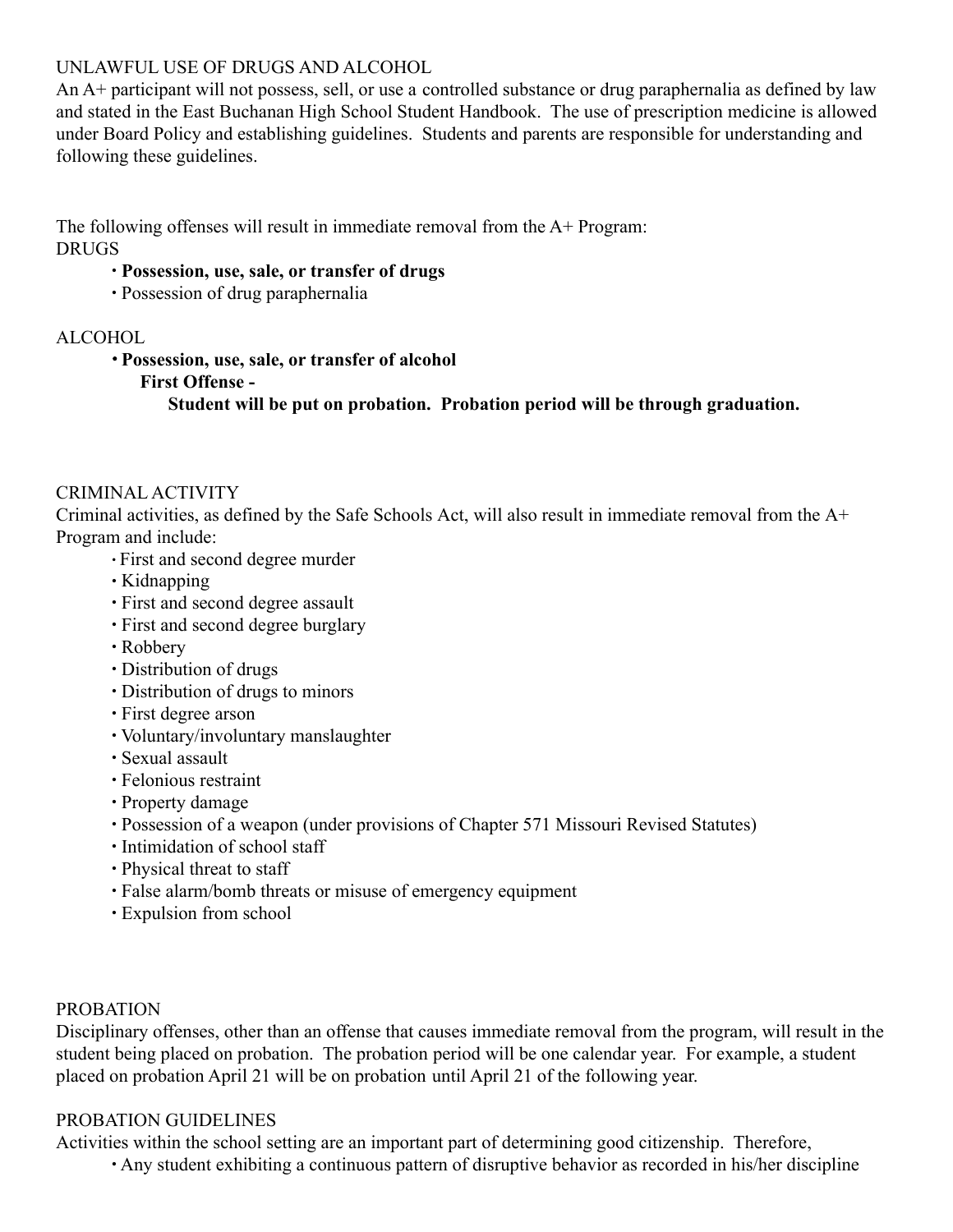record will be placed on probation, and

∙ Any student placed in OSS (out-of-school suspension) will be placed on probation for the first offense. A second offense will immediately remove the student from the A+ Program.

Good citizenship outside the school setting is of equal importance. Records from the Office of Juvenile Services or law enforcement are available to East Buchanan High School as established under the Safe Schools Act. This information will be used in determining citizenship, and probation will be administered as follows:

- ∙Any student receiving a misdemeanor charge will be placed on probation. A second offense will result in immediate removal from the A+ Program, and
- ∙ Any student convicted of a felony will be removed from the program.

A+ participants who receive notification of probation or immediate removal will have 30 days from the date of the notification to file an appeal with the A+ Coordinator. The A+ Review Committee will consider and decide upon appeals on a case-by-case basis. If an appeal is NOT filed within 30 days of notification, the appeal will not be considered. A+ Citizenship Appeal forms are available in the high school office or from the A+ Coordinator.

Each student's citizenship record is subject to semester review by the A+ Teacher Advisory Committee.

#### A+ ATTENDANCE/CITIZENSHIP REVIEW PROCESS

The A+ Teacher Advisory Committee will review and decide all attendance/citizenship appeals. The committee will be comprised of the following:

- ∙ High School Guidance Counselor
- ∙ High School Principal
- ∙ At– Risk Teacher
- ∙ Two High School Teachers
- ∙ A+ Coordinator

The A+ Coordinator will act as facilitator and a non-voting member of the A+ Teacher Advisory Committee. After the A+ Teacher Advisory Committee reaches a decision, the A+ Coordinator will notify parents in writing. Any and all additional appeals will be conducted following the policies set by the Board of Education.

# **Making a Good Faith Effort**

A+ participants are required to make a good faith effort to secure all available federal post-secondary student financial assistance funds that do not require repayment. The following steps must be taken to show this good faith effort:

- ∙ Parents must complete and file the Free Application for Federal Student Aid (FAFSA). The FAFSA summary report must be sent to the Missouri community college or public vocational/technical school that the student is planning to attend.
- The FAFSA forms are available online at [https://fafsa.ed.gov/.](https://fafsa.ed.gov/) Parents are encouraged to apply as early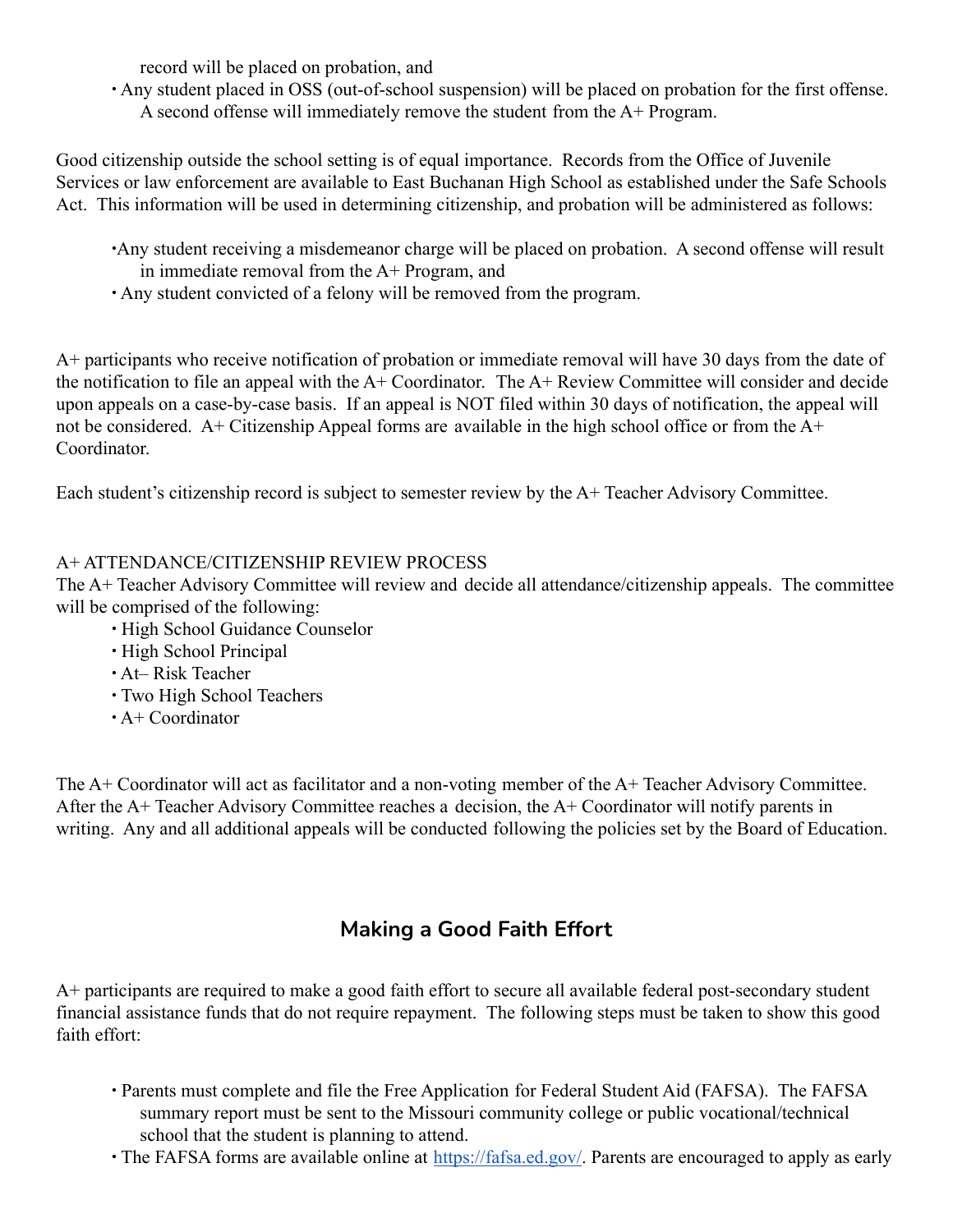as possible but may not apply before October 1. Please check the website for deadlines for completion. If you apply online, you must also apply for a PIN number so you can sign the application online as well. A paper form is available on the website if preferred.

Financial incentives might only be awarded after available federal post-secondary student financial assistance funds have been applied.

# **Measuring and Certification of A+ Students**

At the end of each quarter, **students who are participating in the A+ Program will receive a summary of their A+ progress on their progress report.** Any questions or concerns about the information reported should be directed to the A+ Coordinator.

At the end of each school year, the A+ Coordinator will review all records of A+ participants, and the names of the eligible students will be submitted to the high school principal and guidance counselor for official certification prior to graduation. The A+ Coordinator prior to graduation will notify participants who do not meet all eligibility requirements in writing.

# **More information about A+ Incentives can be found on the website for Missouri's Department of Higher Ed at**

**<https://dhe.mo.gov/ppc/grants/aplusscholarship.php>**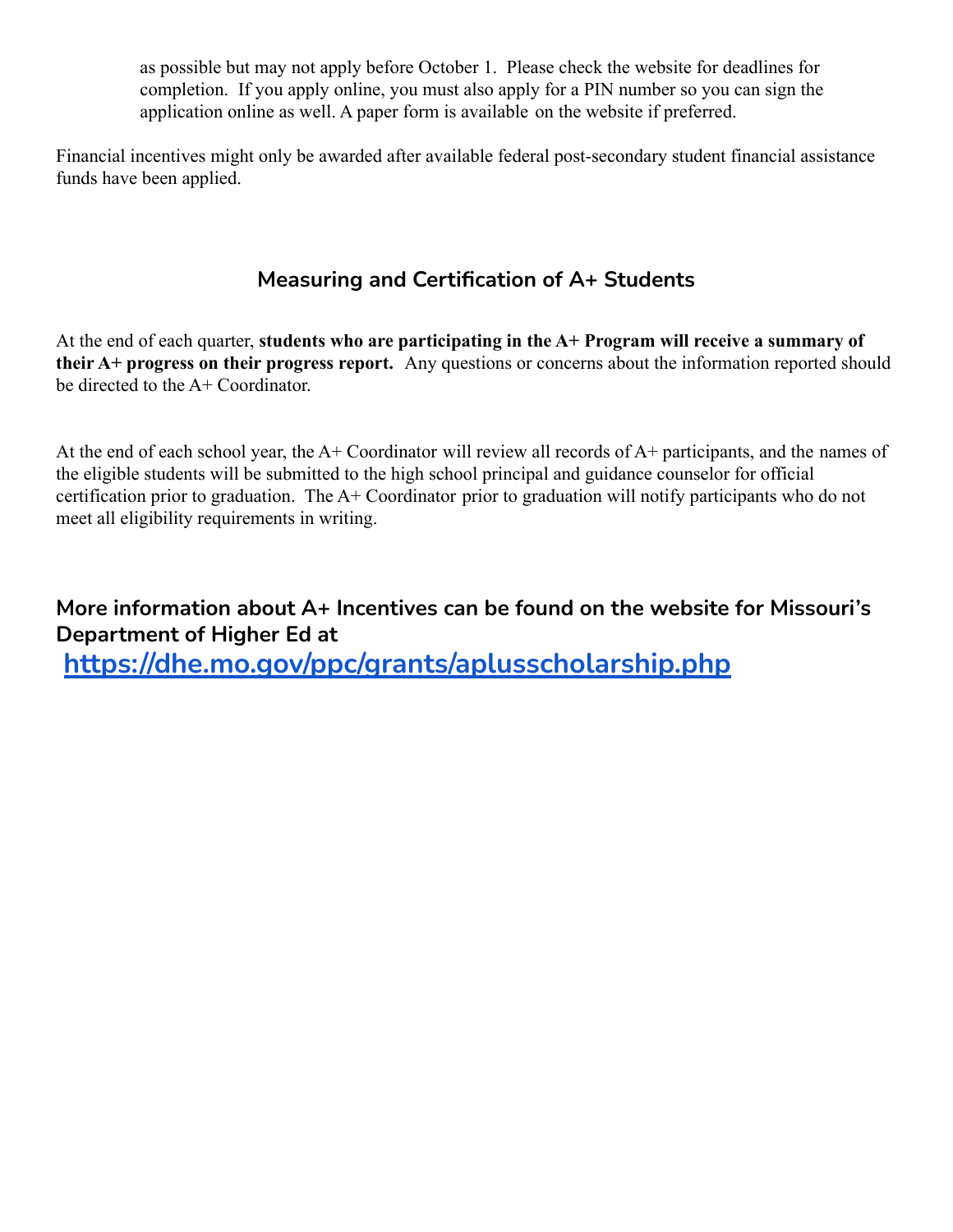# Appendix A: Participation Agreement

| Updated 7/23/2021 V2.1 |        | <b>East Buchanan High School</b><br><b>A+ Schools Participation Agreement</b> |          |  |        |        |
|------------------------|--------|-------------------------------------------------------------------------------|----------|--|--------|--------|
| Name                   | (Last) | (First)                                                                       | (Middle) |  |        |        |
| Address                |        |                                                                               |          |  |        |        |
| Age                    |        | Year in School (Circle one, please) Freshman Sophomore                        |          |  | Junior | Senior |

I wish to participate in East Buchanan High School's A+ School Program. I understand that East Buchanan High School has been designated an A+ School, and, contingent upon continued funding by the Missouri Legislature, eligible students who have met the requirements of the A+ Schools Program as outlined below may be eligible to receive student financial incentives for a maximum of two years to attend a Missouri community college or vocational technical school.

I also understand:

- Student financial incentives may be available for a period of four (4) years after high school graduation pending continual state funding.
- Students must be enrolled in and attend a participating Missouri public community college or vocational technical school on a full-time basis, maintaining a GPA of 2.5 or higher on a four-point scale;
- Students' financial incentives may be made available only after the eligible student has made a documented good faith to secure all available federal post-secondary student financial assistance funds that do not require repayment (parental income is NOT a criteria to receive A+ financial incentives);
- "Effective August 28, 1999, all individuals required to register under the United States Military Selective Service Act [all males age 18] must show proof of registration to be eligible for state-supported scholarships, programs, for financial assistance for postsecondary education or loans insured by any state agency. This student eligibility requirement is authorized pursuant to Mo. Rev. Stat. §§ 105.1210, 105.1213 and 105.1216 (2000)."

Student Responsibilities: To be eligible to receive student financial incentives offered by the A+ Schools Program, I agree to enter into this written agreement with the school no later than December 1 of the fall term of my senior year and will:

- Be a U. S. citizen;
- Attend a designated A+ School for two (2) years prior to high school graduation;
- Graduate from East Buchanan High School with a cumulative non-weighted GPA of 2.5 or higher on a 4.0 scale;
- Have at least a 95% attendance record for high school;
- Perform 50 hours of unpaid tutoring or mentoring for younger/other students;
- Maintain a record of good citizenship and avoid the unlawful use of drugs (including alcohol); and
- Score proficient or advanced on a state level Math EOC or any of the following ACT Math scores:
	- 18 ACT, 15 ACT + 3.0 GPA, 16 ACT + 2.8 GPA, or 17 ACT + 2.5 GPA

I also agree to submit the following as required for registration upon my graduation at any participating post-secondary institution:

- Confirmation of registering with the US Selective Service (if applicable); and
- Confirmation of completing the FAFSA.

Please indicate your preference:

YES, I have read the A+ handbook and I would like to participate in the A+ Schools Program.

NO, After reading the A+ handbook, I have decided to NOT participate in the A+ Schools Program.

Student Signature Parent/Guardian Signature Date A+ Coordinator Signature **High School Principal** Date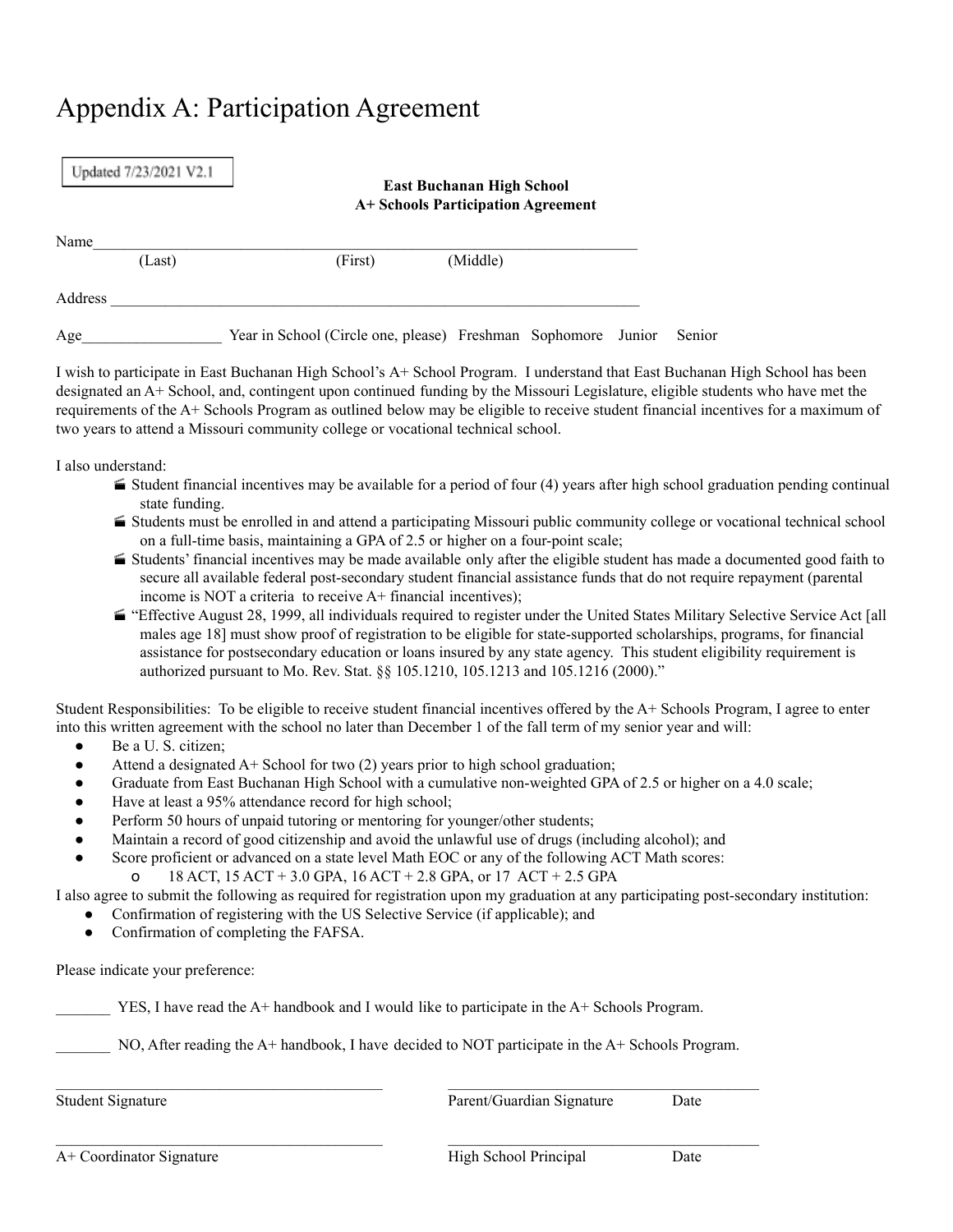Page left blank for printing purposes